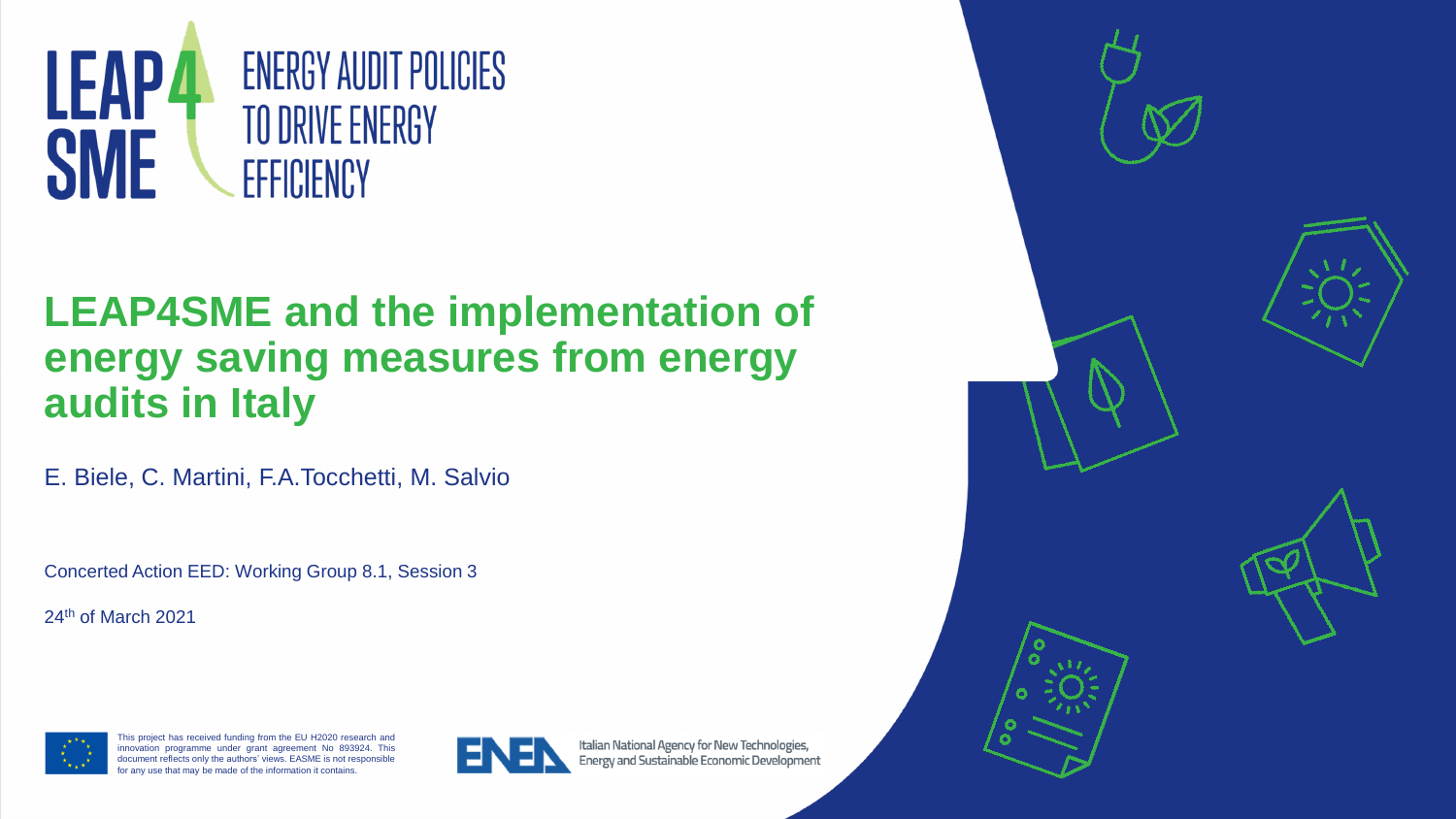## **LEAP4SME** *Energy Audit policies to drive Energy Efficiency*

### **Main goals and Consortium**

- **Mapping and understanding** the complex context of national and local support to SMEs • **Proposing effective and realistic solutions** to policy makers and policy implementers in terms of policy schemes, cross-cutting policy solutions embracing both energy and non-energy benefits, policy recommendations
- **Contributing**, through LEAP4SME research, analysis, and stakeholders involvement, to help the Institutions finding solutions to fill the gap of data
- **Knowledge sharing** (successes, barriers and failures) on national policies



#### **LEAP4SME is supported by:**

- **2** International associations of national Energy Agencies (EnR and Medener)
- **9** Ministries
- **4** Further National Agencies

**18** National SMEs associations, Chambers of Commerce, Regional and local **Authorities** 

| 塑<br><b>MINISTRY</b><br>OF INTREPRINEDRSHIP<br>AND TECHNOLOGY                                                                                                                                                                                                                                                                                                                                                                                                                                                                                                                                                                                                                                                                                                                                                                                                                                 | Warsaw, I <sup>n</sup> July 2016                                                                                                         |                                                                                                                                                                                                                                                                                                                                                                                                                   |                                                                                                                                                                                                                                                                                                                                                                                                                                                                                                                                                                                                                              | <b>LEAP4 SME</b>                                           |
|-----------------------------------------------------------------------------------------------------------------------------------------------------------------------------------------------------------------------------------------------------------------------------------------------------------------------------------------------------------------------------------------------------------------------------------------------------------------------------------------------------------------------------------------------------------------------------------------------------------------------------------------------------------------------------------------------------------------------------------------------------------------------------------------------------------------------------------------------------------------------------------------------|------------------------------------------------------------------------------------------------------------------------------------------|-------------------------------------------------------------------------------------------------------------------------------------------------------------------------------------------------------------------------------------------------------------------------------------------------------------------------------------------------------------------------------------------------------------------|------------------------------------------------------------------------------------------------------------------------------------------------------------------------------------------------------------------------------------------------------------------------------------------------------------------------------------------------------------------------------------------------------------------------------------------------------------------------------------------------------------------------------------------------------------------------------------------------------------------------------|------------------------------------------------------------|
|                                                                                                                                                                                                                                                                                                                                                                                                                                                                                                                                                                                                                                                                                                                                                                                                                                                                                               | Mr. Enrico Blate<br>Energy Efficiency Unit Dep<br><b>National Agency for New Te-</b><br><b>Coarge and Sustainable Ens</b><br>Development | Federal Ministry<br>Republic of Austria<br>Sustainability and Tourism                                                                                                                                                                                                                                                                                                                                             | (domain.gv.at)<br>Department IV/4                                                                                                                                                                                                                                                                                                                                                                                                                                                                                                                                                                                            |                                                            |
| <b>Dear Sit</b><br>This is to confirm the interest of Department of Low-enterior Economy<br>Entrepreneurship and Technology in the project writted "LEAP45ME - Linking Energy"<br>enhance and support SMEs towards energy efficiency" that has been precented<br>a European Commission Holizon 2020 research grant to promote capacity building progra<br>the implementation of energy scotts in SMEs.                                                                                                                                                                                                                                                                                                                                                                                                                                                                                        |                                                                                                                                          | ENEA-National Agency for New<br>Technologies, Energy and Sustainable<br>Economic Development                                                                                                                                                                                                                                                                                                                      | <b>MINISTRY</b><br>OF ECONOMY<br>Energy Section<br>Milenská pier esta, 827 15 Bratislava 212<br>OF THE SLOVAK REPUBLIC                                                                                                                                                                                                                                                                                                                                                                                                                                                                                                       | <b>ENERGY AUDIT POLICIES</b><br>TO DRIVE ENERGY EFFICIENCY |
| The Evergy Efficiency Directive, in its art.8, requires Mamber States to devotop program<br>EMEs to undergo every audits and to inquirement the recommended energy-seving<br>represent anonycous amongy saving potential: However, the lack of expertee, time and<br>energy audit supporting acherna, often prevents SMEs from inspierrenting energy conserve<br>from patting access to the energy services market.<br>We are fully seem that the propert aims at creating a strong link among European energy<br>anhance and support SMEs towards energy efficiency.<br>The proposal is highly relevant to our procities, because, according to the new sinergy whi-<br>could help to assess the effectiveness of the actual definition of SMEs for energy audits, to<br>turners to SMEs energy efficienty policies implementation and then understand how in<br>making using onergy audits. |                                                                                                                                          | Enrico Biele<br><b>Energy Efficiency Unit Department</b><br>Via Anguillarese 301-00123 Rome<br>Italy<br>Reference Number: BMNT-553.500/0011-IV/4/2019                                                                                                                                                                                                                                                             | Concertibus<br>Tour bear No.20av<br>Our reforman<br>1000310141141<br>Mr. Denisco etc. 14854541<br><b>My 12 36 8</b>                                                                                                                                                                                                                                                                                                                                                                                                                                                                                                          | Oldermore that details                                     |
| The Department of Low-entisies Economy of Ministry of Entrepreneuretics and Technology<br>relevance of the proposed project objectives, will take advantage of the expected proj<br>development of new policies and measures aimed to support energy audits in SMEx. T.<br>Low-entered Economy of Ministry of Entrepreneurship and Tachnology will also contribu-<br>Project to providing Project Initiatives and local dissentination activities.                                                                                                                                                                                                                                                                                                                                                                                                                                            |                                                                                                                                          | <b>EXPRESS OF INTEREST</b>                                                                                                                                                                                                                                                                                                                                                                                        | <b>LETTER OF SUPPORT</b>                                                                                                                                                                                                                                                                                                                                                                                                                                                                                                                                                                                                     |                                                            |
|                                                                                                                                                                                                                                                                                                                                                                                                                                                                                                                                                                                                                                                                                                                                                                                                                                                                                               | Since<br>Daro<br>Dec<br>Low-ent<br>$\mathbb{R}$                                                                                          | PROJECT title: "LEAP4SME - Linking Energy Audit Poli<br>wards energy efficiency"<br>Call ID: H2020-LC-SC3-2018-2019-2020 (Greening the E<br>2020: Capacity building programmes to support implement<br>Our organization: Federal Ministry for Sustainability and<br>Full Name: Heidelinde Adensam<br>Organization: Directorate Energy Efficiency and Building<br>Full Address: Stubenring 1, 1010 Vienna, Austria | To whom it may concern<br>Ministry of Euroopys of the Slovak Republic declares its support as the project<br>.LEAP4SME". With regard to primities of the European Union rehard to energy efficiency.<br>imporvements and enorgy intensity decreasing in national economy, sur Ministry, as state<br>administration body responsible for flix area, considers as important to realise energy afficiency<br>messures in all nectors, including the industrial sector, especially as far as SMEs are concernal.<br>At the same time, we express our interest to provide to with information related to the project.<br>resadas. | www.leap4sme.eu                                            |
|                                                                                                                                                                                                                                                                                                                                                                                                                                                                                                                                                                                                                                                                                                                                                                                                                                                                                               |                                                                                                                                          |                                                                                                                                                                                                                                                                                                                                                                                                                   | <b>Years Sixontely</b>                                                                                                                                                                                                                                                                                                                                                                                                                                                                                                                                                                                                       |                                                            |

Ing. Jan Petrovil, PhD.<br>Heretor Orneral of Energy Section



This project has received funding from the EU H2020 research and innovation programme under grant agreement No 893924. This document reflects only the authors' views. EASME is not responsible for any use that may be made of the information it contains.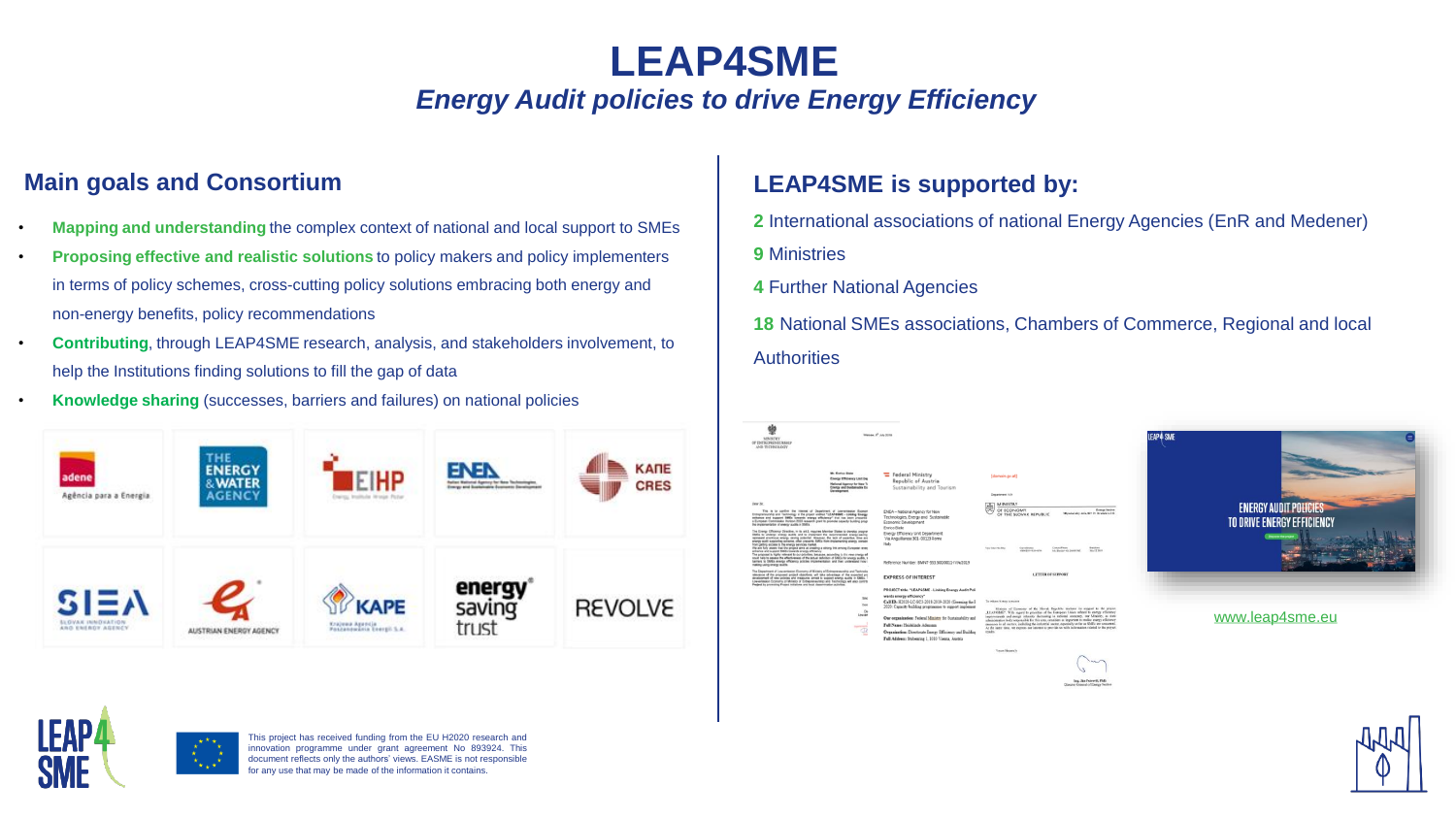## **LEAP4SME** *Energy Audit policies to drive Energy Efficiency*

| <b>Areas of interest WG 8.1</b>                                                                                         | <b>LEAP4SME</b><br><b>activities</b> |
|-------------------------------------------------------------------------------------------------------------------------|--------------------------------------|
| Barriers (systems, technical, policy, legal) to collecting<br>implemented measures data and how they can be<br>overcome | <b>Yes</b>                           |
| How useable is the data (how well do people complete the<br>data fields, is it robust, mistakes etc)                    | Partially                            |
| Customer facing information for auditors or auditees and<br>possible improvements                                       | Partially                            |
| How national audit programmes use the data                                                                              | <b>Yes</b>                           |
| How audits link to incentives and how successful are these<br>in incentivising implementation                           | <b>Yes</b>                           |

- Barriers and solutions for policy implementation
- SMEs characterization
- Connecting the dots in the energy efficiency policy sector
- Energy audits in a wider context
- Opening (or just reopening) new policy-oriented research areas



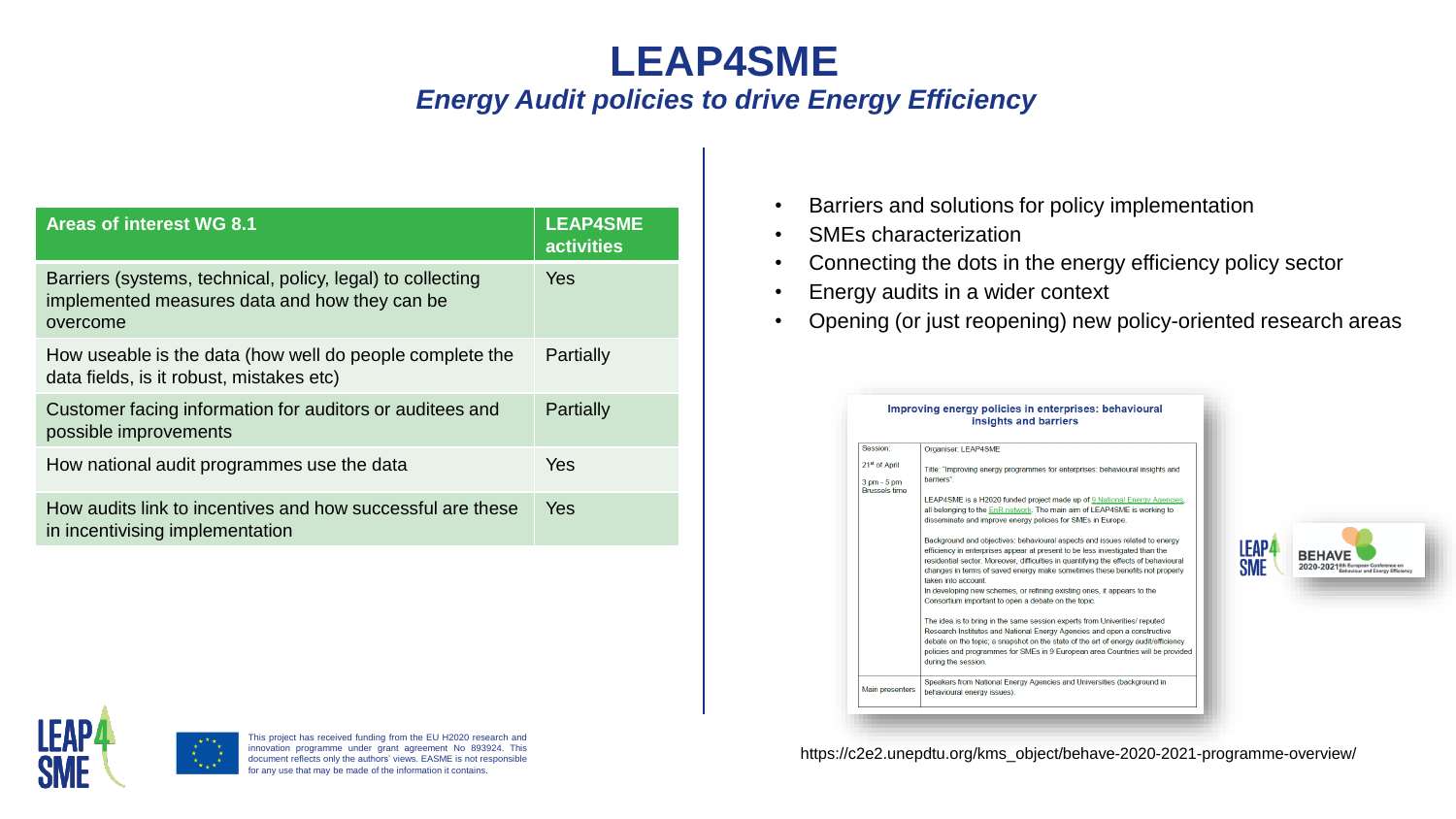# **Experiences from Italy**



- New webportal deployed for the second obligation period- <https://audit102.enea.it/>
- Aims: Compliance + …. + a handy tool for data extraction/management to be used in policy support and benchmarking
- 7,513 implemented EPIAs saved 475 ktoe/year of final energy and 193 ktoe/year of primary energy (intervention areas: Cogeneration/trigeneration and Production from renewable energy sources)
- 31,261 planned EPIAs could potentially save 1.69 Mtoe/year of final energy and 0.86 Mtoe/year of primary energy



This project has received funding from the EU H2020 research and innovation programme under grant agreement No 893924. This document reflects only the authors' views. EASME is not responsible for any use that may be made of the information it contains.

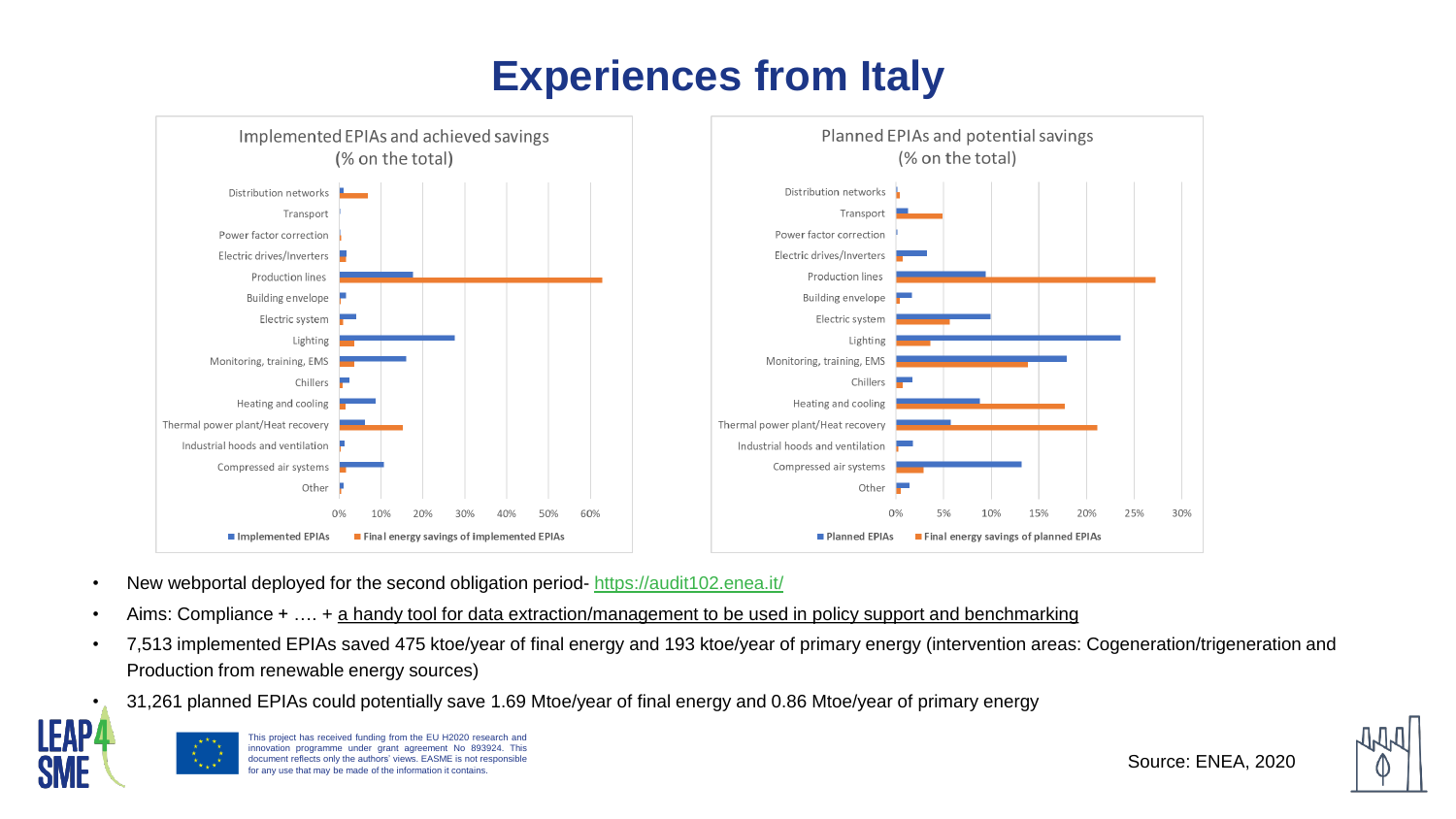# **Experiences from Italy**



- For 4 digit NACE level, cost effectiveness is computed in Euro per toe, as Investment/saving (achieved or potential)
- Intervention areas can be compared: in the red area EPIAs with highest cost effectiveness
- EPIAs information can be obtained for ISO 50001 certified enterprises or energy intensive SMEs